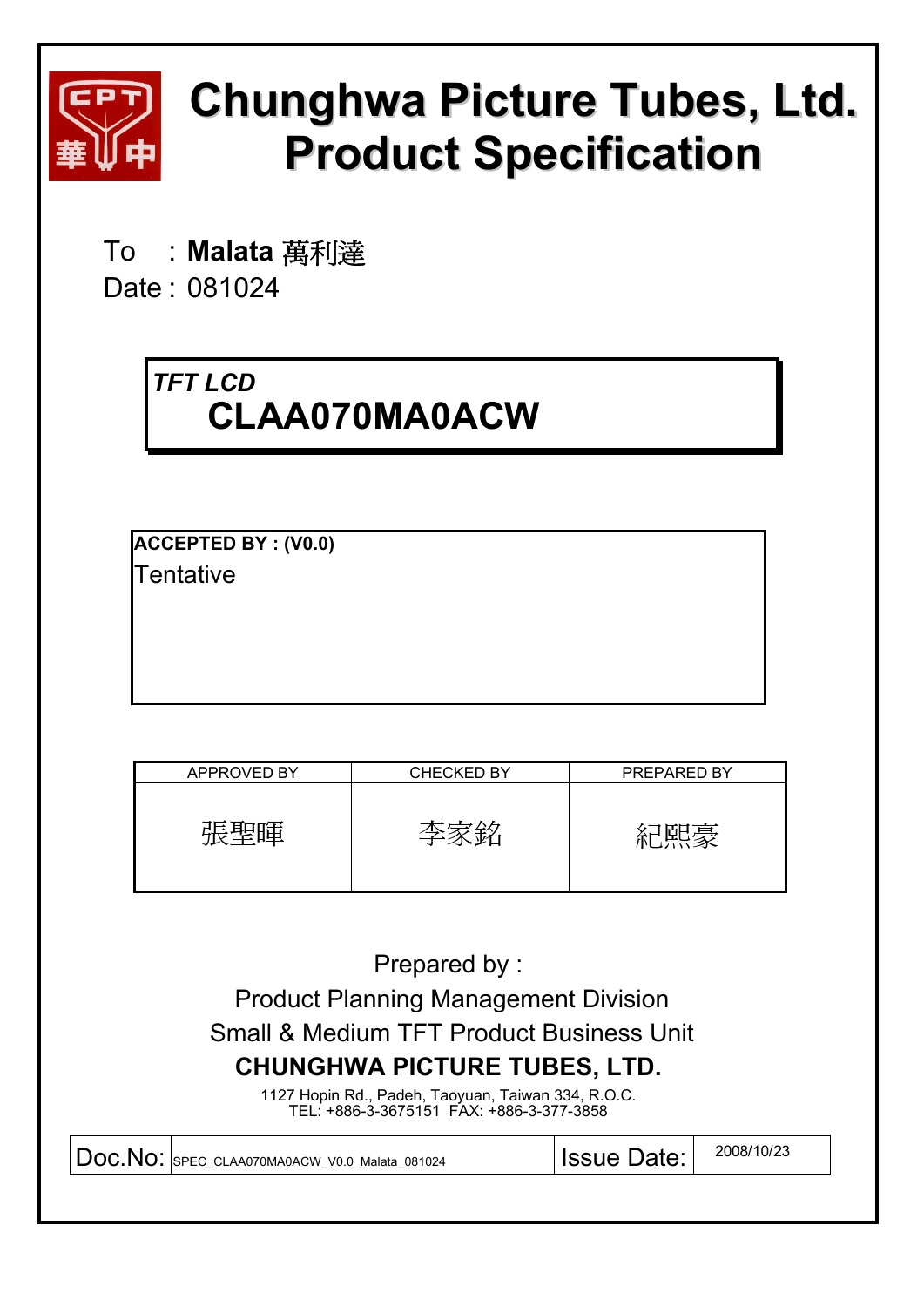## **REVISION STATUS**

| Revision<br>Notice | Description                | Page | Rev. Date  |
|--------------------|----------------------------|------|------------|
| $0.0\,$            | First revision (Tentative) | --   | 2008.10.23 |
|                    |                            |      |            |
|                    |                            |      |            |
|                    |                            |      |            |
|                    |                            |      |            |
|                    |                            |      |            |
|                    |                            |      |            |
|                    |                            |      |            |
|                    |                            |      |            |
|                    |                            |      |            |
|                    |                            |      |            |
|                    |                            |      |            |
|                    |                            |      |            |
|                    |                            |      |            |
|                    |                            |      |            |
|                    | ۸                          |      |            |
|                    |                            |      |            |
|                    |                            |      |            |
|                    |                            |      |            |
|                    |                            |      |            |
|                    |                            |      |            |
|                    |                            |      |            |
|                    |                            |      |            |
|                    |                            |      |            |
|                    | ٠                          |      |            |
|                    |                            |      |            |
|                    |                            |      |            |
|                    |                            |      |            |
|                    |                            |      |            |
|                    |                            |      |            |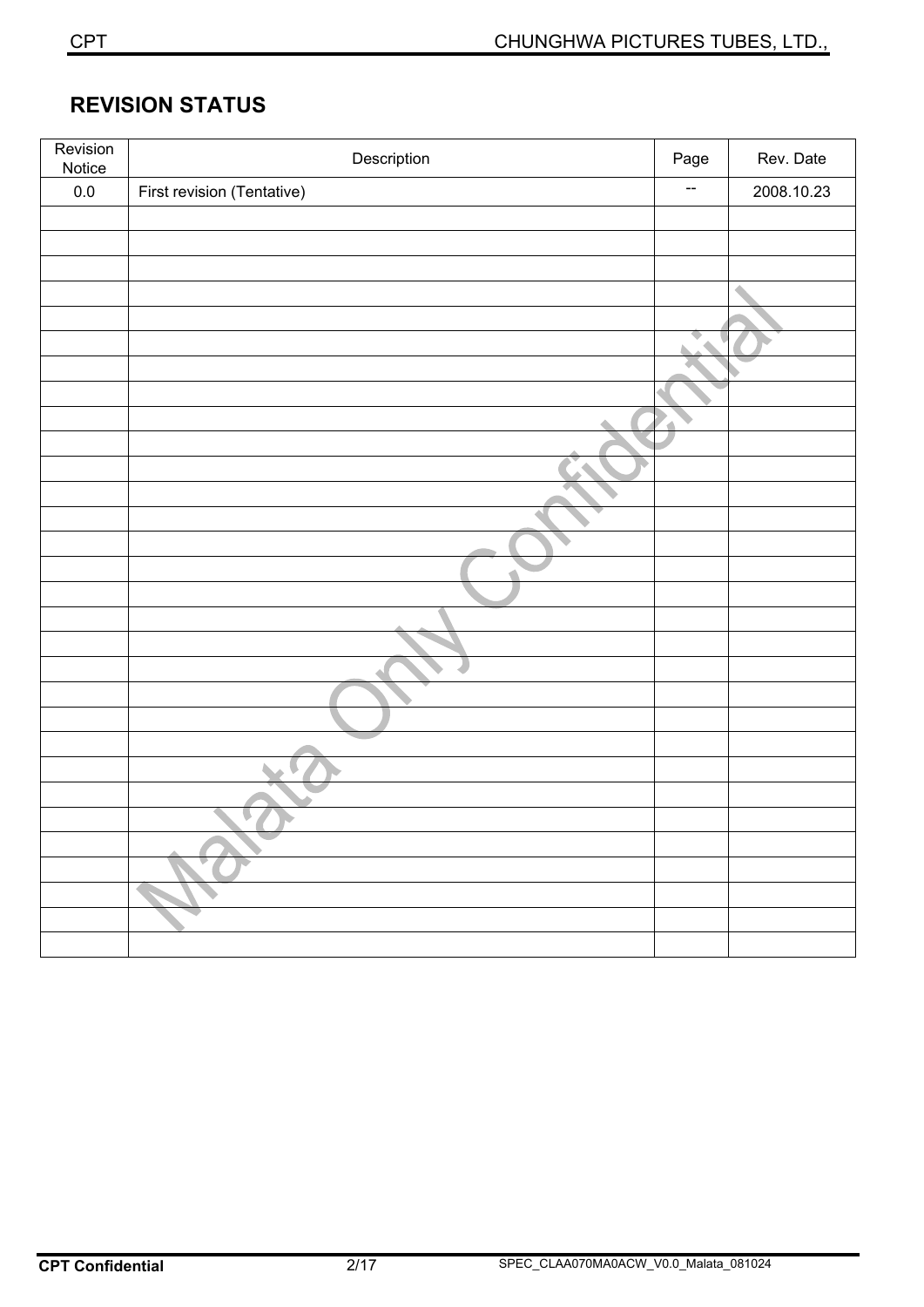## **Contents**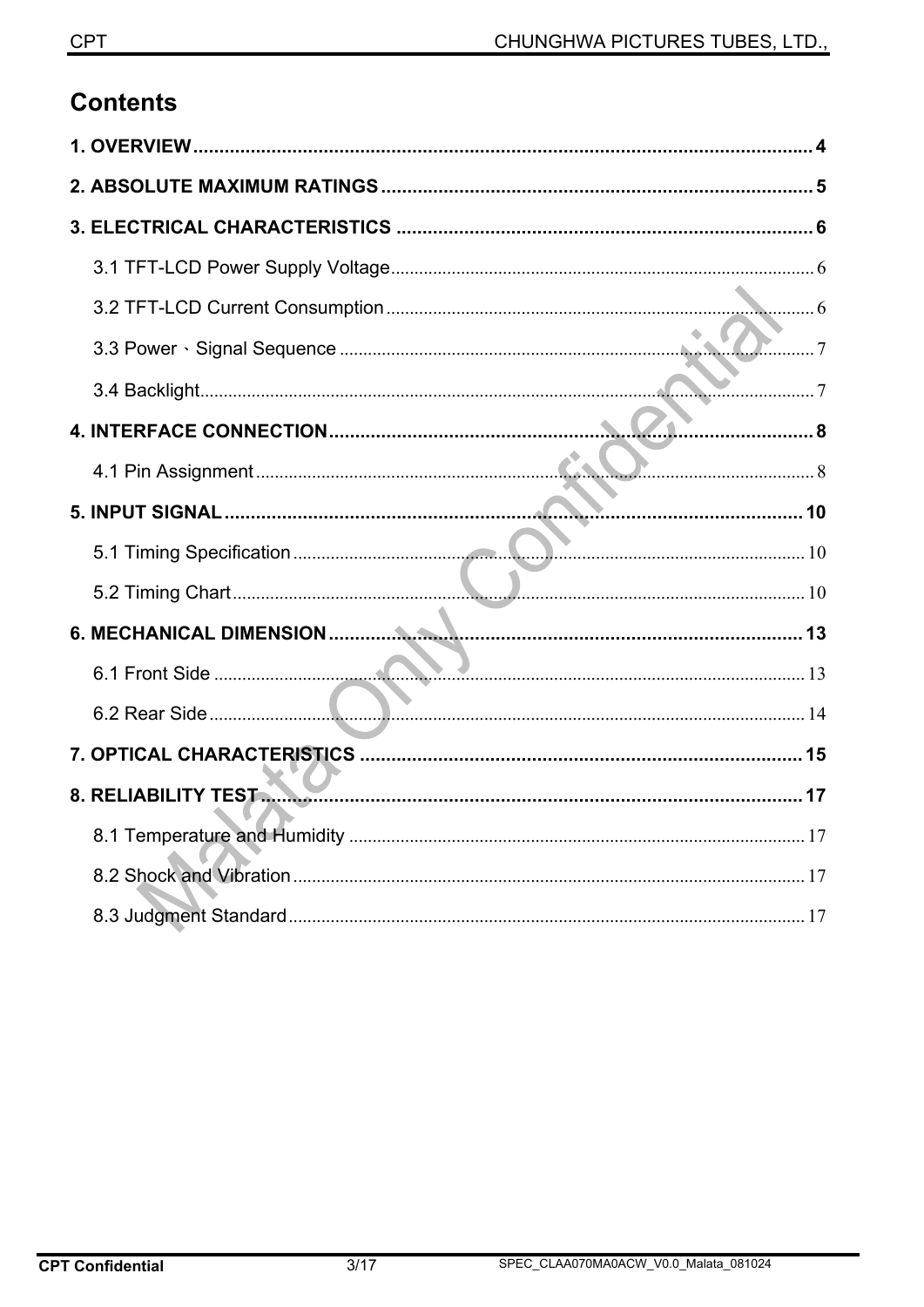### **1. OVERVIEW**ʳ

**CLAA070MA0ACW** is 7" color TFT-LCD (Thin Film Transistor Liquid Crystal Display) module composed of LCD panel, driver ICs , control circuit and LED backlight.

The 7" screen produces 800×RGB×600 resolution image. The LCD is drivered by a single input voltage (3.3 V).

General specification are summarized in the following table:

Japan

| <b>ITEM</b>                    | <b>SECIFICATION</b>                              |
|--------------------------------|--------------------------------------------------|
| Display Area (mm)              | 141.6(H)*106.2(V)                                |
| Number of Pixels               | $800(H) \times 3(RGB) \times 600(V)$             |
| Pixel Pitch (mm)               | $0.177$ (H) $\times$ 0.177 (V)                   |
| <b>Color Pixel Arrangement</b> | <b>RGB</b> vertical stripe                       |
| Display Mode                   | Normally white, TN                               |
| Number of color                | 16M                                              |
| <b>Viewing Direction</b>       | 6 o'clock                                        |
| Response Time (Tr+Tf)          | 20 ms (typ)                                      |
| Brightness (cd/ $m2$ )         | 250 nit (typ)                                    |
| Viewing Angle ( $CR \ge 10$ )  | 140 degree (Horizontal)<br>120 degree (Vertical) |
| <b>Electrical Interface</b>    | TTL                                              |
| Power Consumption (W)          | TBD                                              |
| Outline Dimension (mm)         | 154(H)*119.2(V)*5.1(D)                           |
| Module Weight (g)              | TBD                                              |
| <b>Backlight</b>               | LED                                              |
| <b>Surface Treatment</b>       | Anti-Glare, Surface hardness: 3H                 |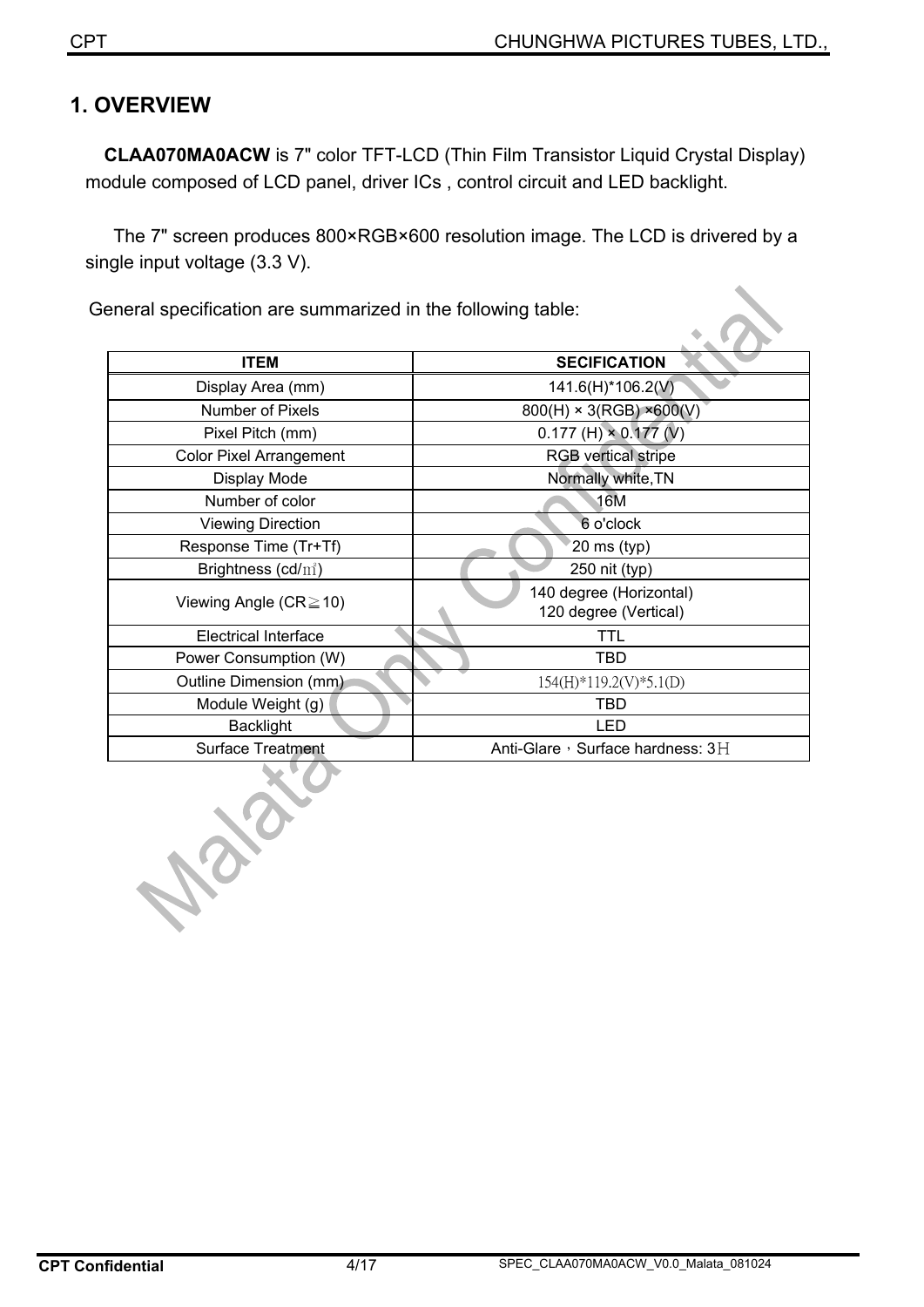## **2. ABSOLUTE MAXIMUM RATINGS**

The following values are maximum operation conditions. If exceeded, it may cause faulty operation or damage.

| <b>ITEM</b>                                  | <b>SYMBOL</b> | MIN.   | MAX. | <b>UNIT</b> | <b>NOTE</b> |
|----------------------------------------------|---------------|--------|------|-------------|-------------|
| Digital Power Supply Voltage                 | <b>VCC</b>    | $-0.3$ | 5    |             |             |
| Analog Power Supply Voltage                  | <b>AVDD</b>   | $-0.5$ | 15   |             |             |
| Gate On Voltage                              | <b>VGH</b>    | $-0.3$ | 40   |             |             |
| Gate Off Voltage                             | <b>VGL</b>    | $-20$  | 0.3  |             |             |
| <b>Forward Current</b><br>$\text{per LED}$ ) | lf            |        | 30   | mA          |             |
| Reverse Voltage (per LED)                    | VR            |        | 5    |             |             |
| Pulse forward current (per<br>LED`           | Ifp           |        | 100  | mA          | 'Note1      |

**[Note]** : \*1) Ifp Conditions : Pulse Width ≤10msec : Duty ≤1/10

Jane of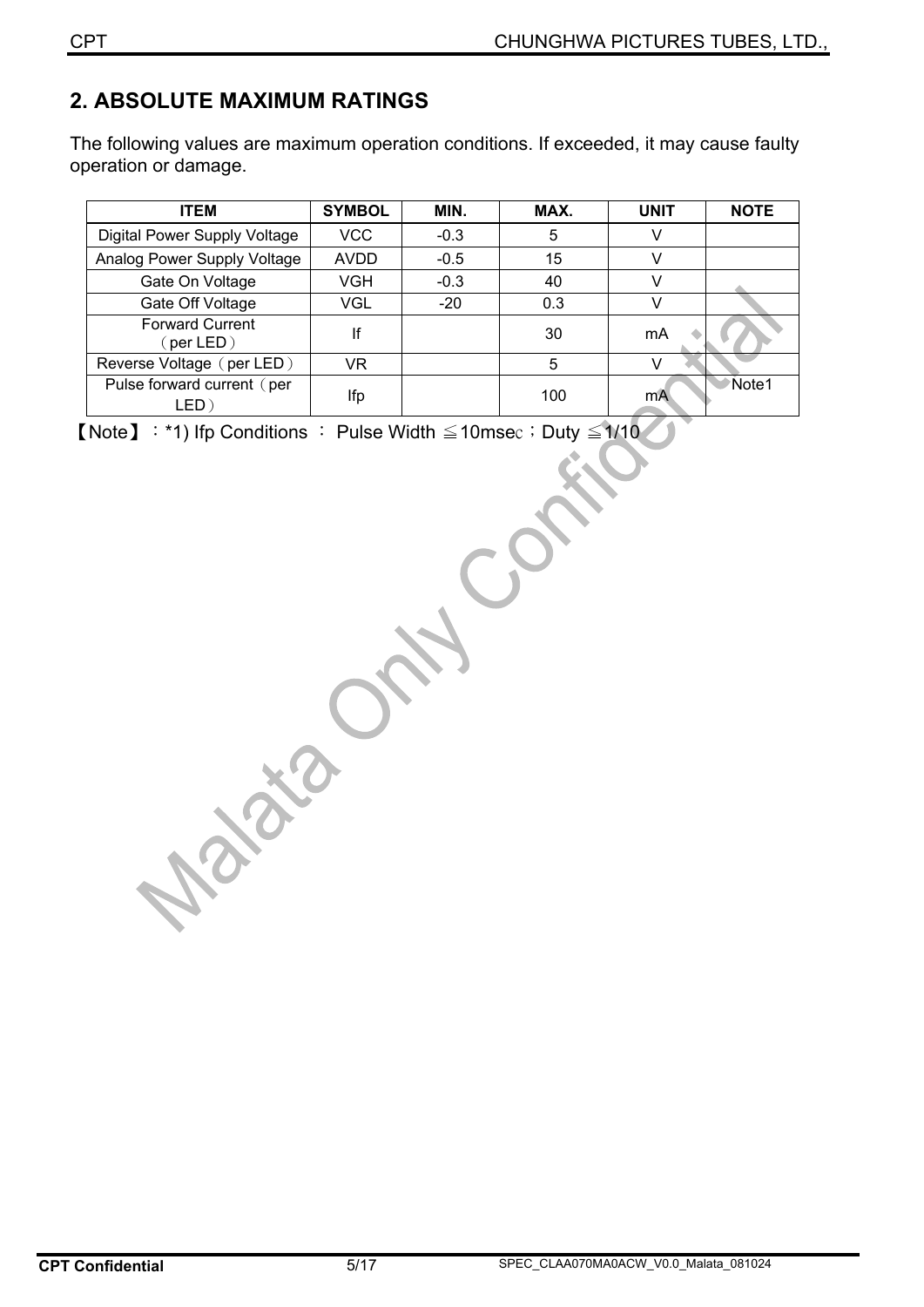#### **3. ELECTRICAL CHARACTERISTICS**

3.1 TFT-LCD Power Supply Voltage

|                               |                |                              |                          |            |             | Ta=25 $\degree$ C |
|-------------------------------|----------------|------------------------------|--------------------------|------------|-------------|-------------------|
| <b>ITEM</b>                   | <b>SYMBOL</b>  | MIN.                         | TYP.                     | MAX.       | <b>UNIT</b> | <b>NOTE</b>       |
| Digital Power Supply Voltage  | <b>VCC</b>     | 3                            | 3.3                      | 3.6        | V           |                   |
| Analog Power Supply Voltage   | <b>AVDD</b>    | 9.4                          | 9.6                      | 9.8        | $\vee$      |                   |
| Gate On Power Supply Voltage  | <b>VGH</b>     | 17                           | 18                       | 19         | $\vee$      |                   |
| Gate Off Power Supply Voltage | <b>VGL</b>     | $-6.6$                       | $-6$                     | $-5.4$     | V           |                   |
| Common Power Supply Voltage   | <b>VCOM</b>    | <b>TBD</b>                   | <b>TBD</b>               | <b>TBD</b> | V           | Note1             |
|                               | V <sub>1</sub> |                              | <b>TBD</b>               |            | $\sqrt{ }$  |                   |
|                               | V <sub>2</sub> | $\qquad \qquad \blacksquare$ | <b>TBD</b>               |            | $\hat{V}$   |                   |
|                               | V <sub>3</sub> | $\qquad \qquad \blacksquare$ | <b>TBD</b>               |            | V           |                   |
|                               | V <sub>4</sub> |                              | <b>TBD</b>               |            | $\vee$      |                   |
|                               | V <sub>5</sub> |                              | <b>TBD</b>               |            | $\vee$      |                   |
| Gamma Voltage                 | V <sub>6</sub> |                              | <b>TBD</b>               |            | $\vee$      |                   |
|                               | V7             |                              | <b>TBD</b>               |            | $\vee$      |                   |
|                               | V8             |                              | <b>TBD</b>               |            | $\vee$      |                   |
|                               | V9             | $\blacksquare$               | <b>TBD</b>               |            | V           |                   |
|                               | V10            |                              | <b>TBD</b>               |            | V           |                   |
|                               | <b>VIH</b>     | 0.7VCC                       | $\overline{\phantom{0}}$ | <b>VCC</b> | V           |                   |
| Input Signal Voltage          | VIL            | <b>GND</b>                   |                          | 0.3VCC     | V           |                   |

[Note] : \*1) Please adjust VCOM to make the flicker level be minimum.

#### 3.2 TFT-LCD Current Consumption

A. M. A.

| <b>ITEM</b>                                   | <b>SYMBOL</b> | <b>CONDITION</b> | MIN. | TYP.       | MAX. | <b>UNIT</b> | <b>NOTE</b> |
|-----------------------------------------------|---------------|------------------|------|------------|------|-------------|-------------|
| Gate on Power<br><b>Supply Current</b>        | <b>IVGH</b>   | $VGH = 18V$      |      | <b>TBD</b> | TBD  | mA          | 【Note1】     |
| Gate off Power<br><b>Supply Current</b>       | <b>IVGL</b>   | $VGL = -6V$      |      | TBD        | TBD  | mA          | 【Note1】     |
| <b>Digital Power</b><br><b>Supply Current</b> | <b>IVCC</b>   | $VCC = 3.3V$     |      | <b>TBD</b> | TBD  | mA          | [Note1]     |
| <b>Analog Power</b><br><b>Supply Current</b>  | <b>IAVDD</b>  | $AVDD = 9.6V$    |      | <b>TBD</b> | TBD  | mA          | 【Note1】     |
| <b>Total Power</b><br>Consumption             | PС            |                  |      | <b>TBD</b> | TBD  | mW          | [Note1]     |

[Note] : \*1) Typical : Under 64 gray pattern · Maximum : Under black pattern ·



ʳʳʳʳʳʳʳʳʳʳʳʳʳʳʳ (a) 64 Gray Pattern (b) Black Pattern

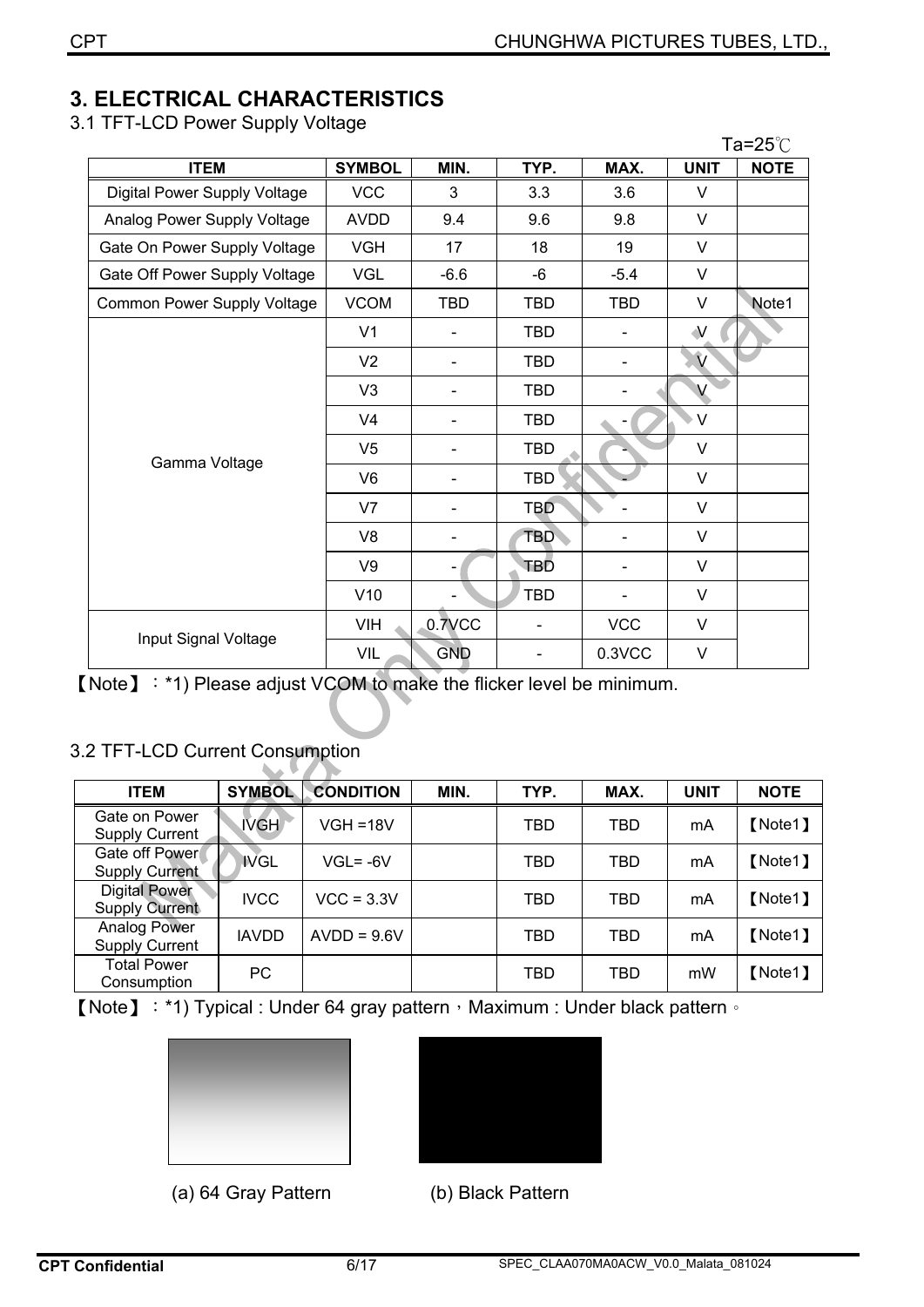3.3 Power · Signal Sequence

```
Power On: VCC→AVDD/VGL→VGH
Power Off: VGH→AVDD/VGL→VCC
```


#### 3.4 Backlight

|                    |               |      |      |      |             | Ta= $25^{\circ}$ C |
|--------------------|---------------|------|------|------|-------------|--------------------|
| <b>ITEM</b>        | <b>SYMBOL</b> | MIN. | TYP. | MAX. | <b>UNIT</b> | <b>NOTE</b>        |
| <b>LED</b> current | ┶             |      |      |      | mA          |                    |
| LED voltage        | VĿ            |      |      |      |             |                    |
| Power consumption  | <b>WL</b>     |      |      |      | W           |                    |
|                    |               |      |      |      |             |                    |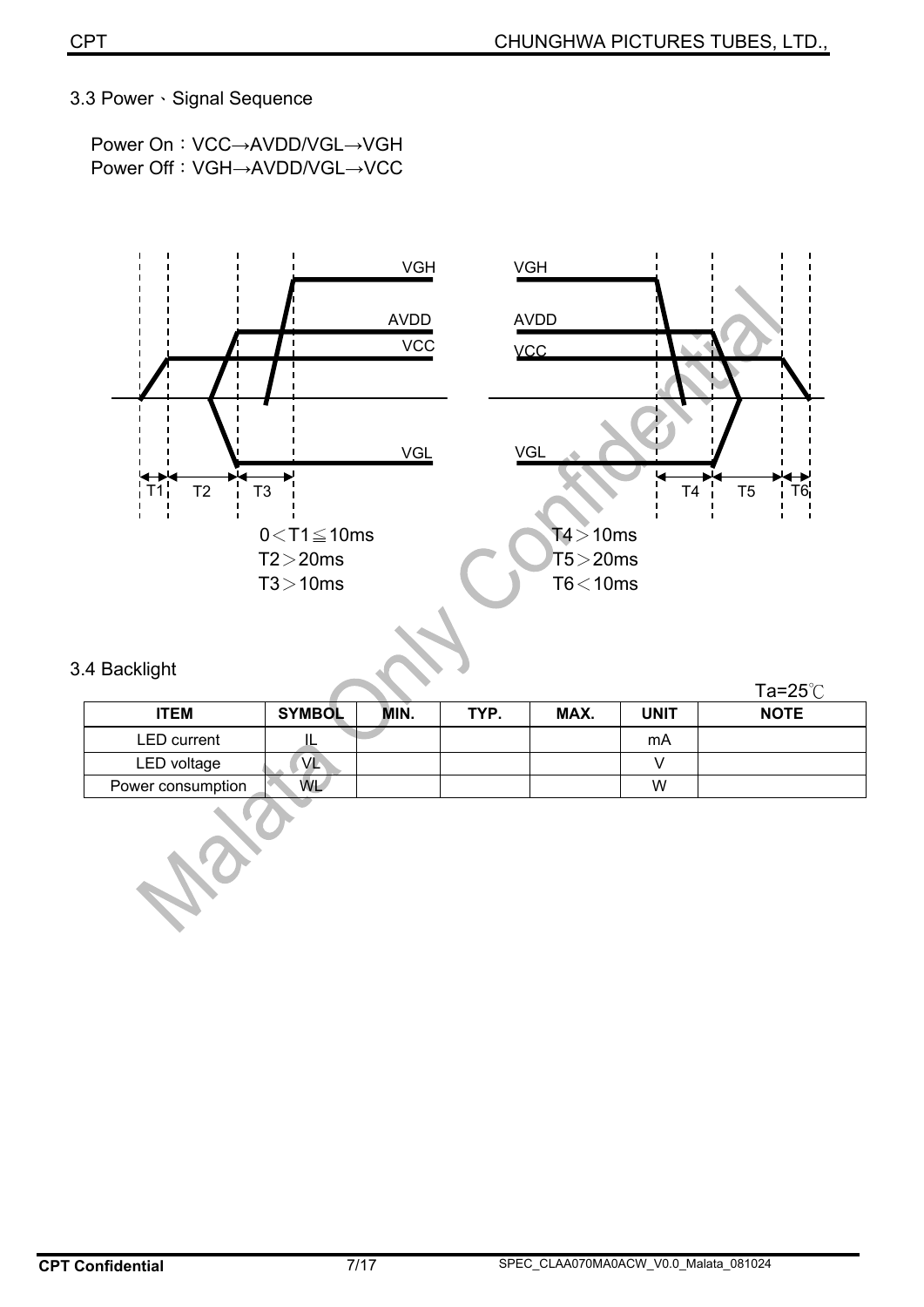## **4. INTERFACE CONNECTION**

#### 4.1 Pin Assignment

| Pin NO.         | <b>SYMBOL</b>    | <b>DESCRIPTION</b>                                                               |
|-----------------|------------------|----------------------------------------------------------------------------------|
| 1               | <b>AGND</b>      | <b>Analog Ground</b>                                                             |
| $\overline{2}$  | <b>AVDD</b>      | Analog Power                                                                     |
| 3               | <b>VCC</b>       | Digital Power                                                                    |
| 4               | R <sub>0</sub>   | Data Input(LSB)                                                                  |
| 5               | R <sub>1</sub>   | Data Input                                                                       |
| 6               | R2               | Data Input                                                                       |
| 7               | R <sub>3</sub>   | Data Input                                                                       |
| 8               | R <sub>4</sub>   | Data Input                                                                       |
| 9               | R <sub>5</sub>   | Data Input                                                                       |
| 10              | R <sub>6</sub>   | Data Input                                                                       |
| 11              | R7               | Data Input(MSB)                                                                  |
| 12              | G <sub>0</sub>   | Data Input(LSB)                                                                  |
| 13              | G <sub>1</sub>   | Data Input                                                                       |
| 14              | G <sub>2</sub>   | Data Input                                                                       |
| 15              | G <sub>3</sub>   | Data Input                                                                       |
| 16              | G4               | Data Input                                                                       |
| $\overline{17}$ | G <sub>5</sub>   | Data Input                                                                       |
| 18              | G <sub>6</sub>   | Data Input                                                                       |
| $\overline{19}$ | G7               | Data Input(MSB)                                                                  |
| 20              | B <sub>0</sub>   | Data Input(LSB)                                                                  |
| $\overline{21}$ | <b>B1</b>        | Data Input                                                                       |
| $\overline{22}$ | <b>B2</b>        | Data Input                                                                       |
| 23              | B <sub>3</sub>   | Data Input                                                                       |
| $\overline{24}$ | <b>B4</b>        | Data Input                                                                       |
| 25              | B <sub>5</sub>   | Data Input                                                                       |
| 26              | B <sub>6</sub>   | Data Input                                                                       |
| 27              | B7               | Data Input(MSB)                                                                  |
| 28              | <b>DCLK</b>      | Clock input                                                                      |
| 29              | DE               | Data Enable signal • Active High to enable the data input bus                    |
| 30              | <b>HSD</b>       | Horizontal sync input. Negative polarity                                         |
| $\overline{31}$ | <b>VSD</b>       | Vertical sync input. Negative polarity                                           |
| 32              | <b>MODE</b>      | DE/SYNC mode select. Normally pull high<br>H: DE mode. L: HSD/VSD mode           |
| 33              |                  | Global reset pin. Active low to enter reset state.                               |
|                 | <b>RSTB</b>      | Suggest to connecting with an RC reset circuit for stability.                    |
|                 |                  | Normally pull high. (R=47K $\Omega$ , C=1 $\mu$ )                                |
| 34              |                  | Standby mode, normally pull high                                                 |
|                 | <b>STBY</b>      | STBYB="1", normal operation                                                      |
|                 |                  | STBYB="0", timming control, source driver will turn off, all output are high-Z   |
| 35              | <b>SHLR</b>      | Left or Right Display Control                                                    |
| $\overline{36}$ | $\overline{VCC}$ | <b>Digital Power</b>                                                             |
| 37              | <b>UPDN</b>      | Up / Down Display Control                                                        |
| 38              | <b>GND</b>       | Digital Ground                                                                   |
| 39              | <b>AGND</b>      | Analog Ground                                                                    |
| 40              | <b>AVDD</b>      | Analog Power                                                                     |
| 41              | <b>VCOM</b>      | Common Voltage                                                                   |
| 42              |                  | Dithering function enable control. Normally pull high                            |
|                 |                  | DITHB = "1", Disable internal dithering function                                 |
|                 | <b>DITH</b>      | DITHB = "0", Enable internal dithering function $\cdot$ LSB0 and LSB1 connect to |
|                 |                  | ground.                                                                          |
| 43              | <b>NC</b>        | Not connect                                                                      |
| 44              | <b>NC</b>        | Not connect                                                                      |
| 45              | V10              | Gamma correction voltage reference                                               |
| 46              | V9               | Gamma correction voltage reference                                               |
| 47              | V8               | Gamma correction voltage reference                                               |
| 48              | V <sub>7</sub>   | Gamma correction voltage reference                                               |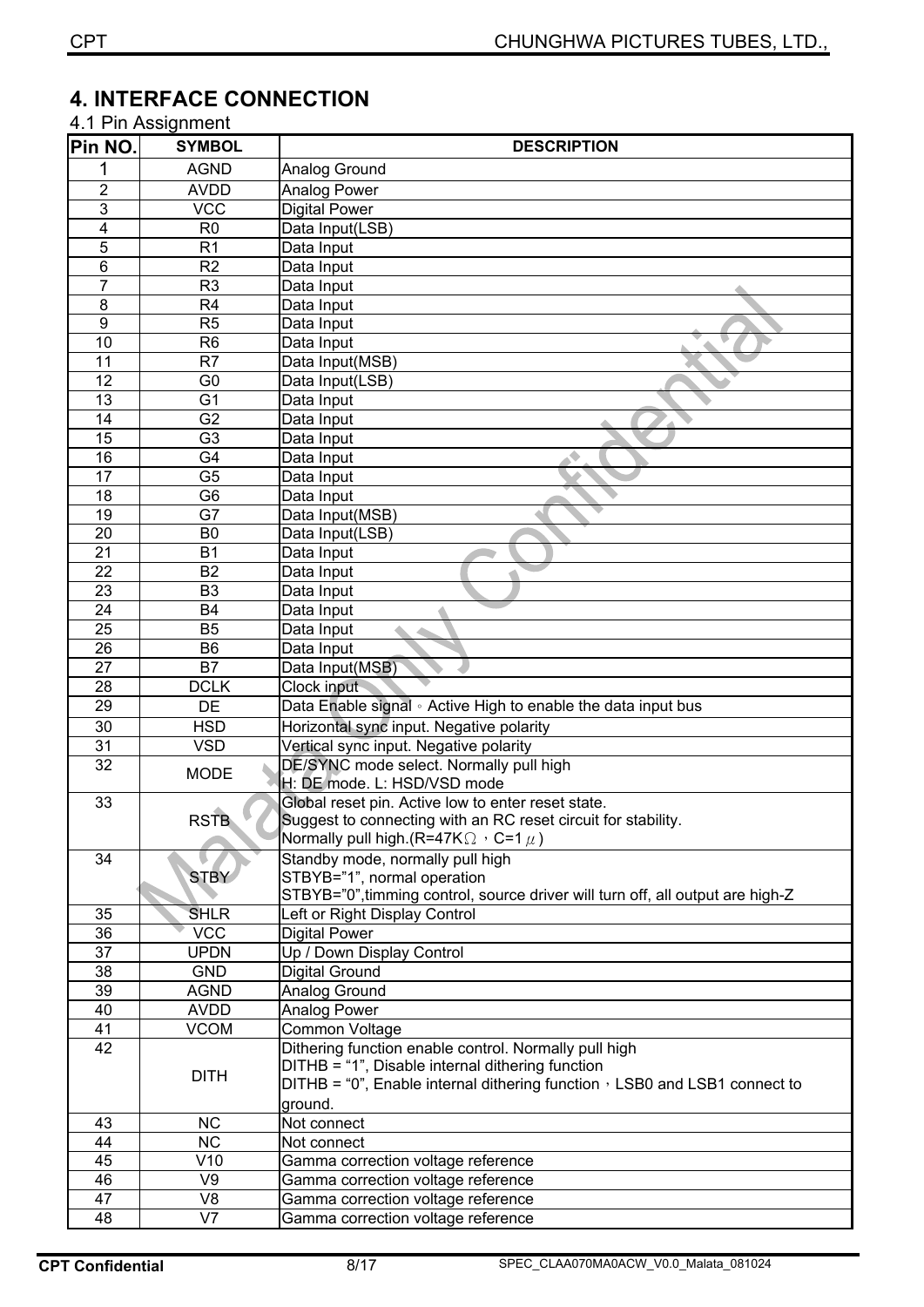| 49 | V6         | Gamma correction voltage reference |
|----|------------|------------------------------------|
| 50 | V5         | Gamma correction voltage reference |
| 51 | V4         | Gamma correction voltage reference |
| 52 | V3         | Gamma correction voltage reference |
| 53 | V2         | Gamma correction voltage reference |
| 54 | V1         | Gamma correction voltage reference |
| 55 | NC.        | Not connect                        |
| 56 | VGH        | Positive Power for TFT             |
| 57 | VCC.       | <b>Digital Power</b>               |
| 58 | <b>VGL</b> | Negative Power for TFT             |
| 59 | <b>GND</b> | <b>Digital Ground</b>              |
| 60 | NC.        | Not connect                        |

[Note] : \*1) Function is controled by UPDN and SHLR.

| UPDN | <b>SHLR</b> | <b>FUNCTION</b>                           |  |
|------|-------------|-------------------------------------------|--|
|      |             | Normal Display                            |  |
|      |             | Left / Right Contrary                     |  |
|      |             | Up / Down Reverse                         |  |
|      |             | Left / Right Contrary , Up / Down Reverse |  |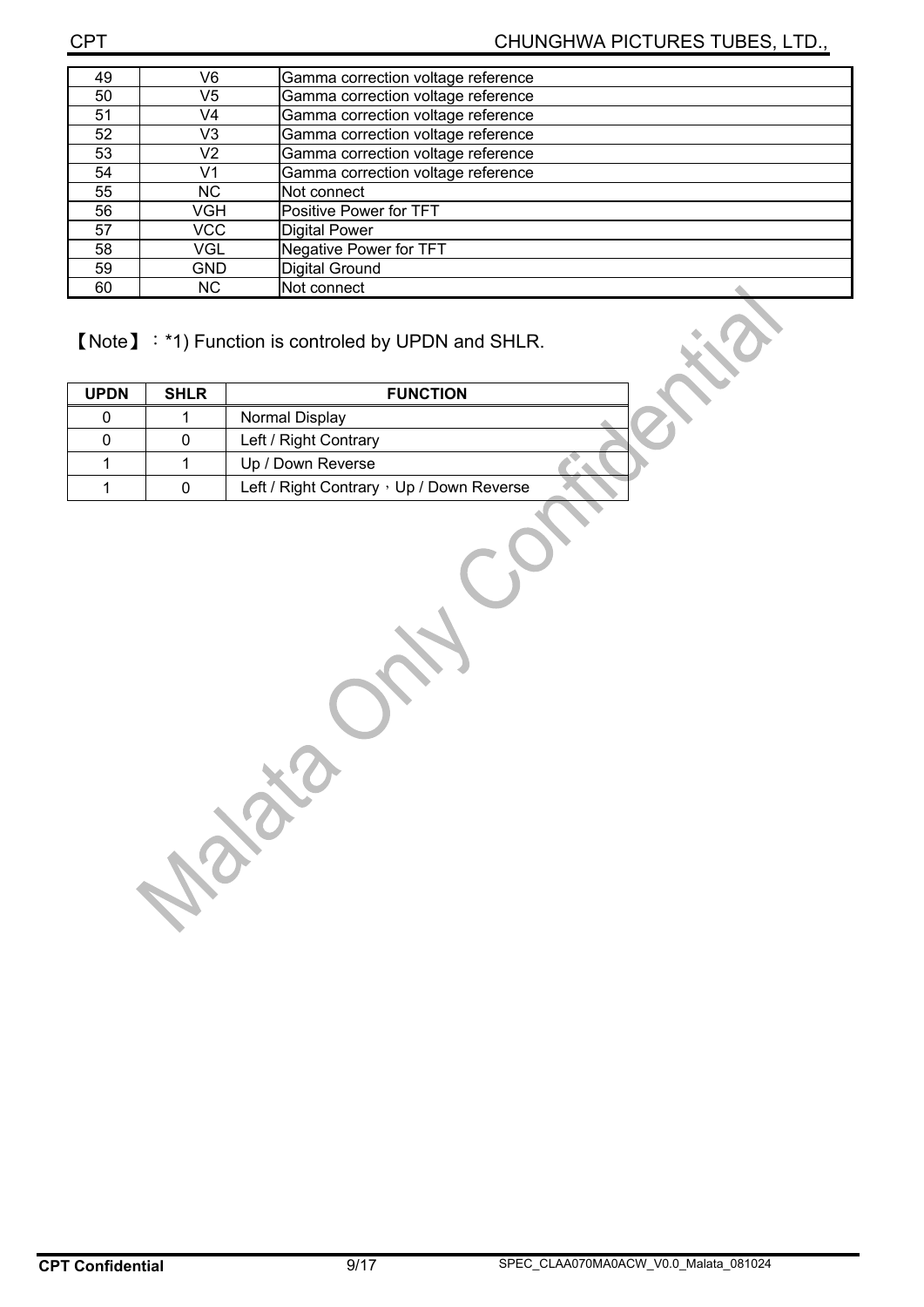## **5. INPUT SIGNAL**

#### 5.1 Timing Specification

| <b>ITEM</b> |                                          | <b>SYMBOL</b>   | MIN.           | TYP.                     | MAX.           | <b>UNIT</b>                  | <b>NOTE</b>            |  |
|-------------|------------------------------------------|-----------------|----------------|--------------------------|----------------|------------------------------|------------------------|--|
| <b>DCLK</b> | Dot Clock                                | $1/t_{CLK}$     | 35             | 40                       | 45             | <b>MHz</b>                   |                        |  |
|             | DCLK pulse duty                          | Tcwh            | 40             | 50                       | 60             | $\frac{0}{0}$                |                        |  |
| <b>DE</b>   | Setup Time                               | Tesu            | 8              | $\blacksquare$           | $\Box$         | ns                           |                        |  |
|             | Hold time                                | Tehd            | 8              | $\blacksquare$           | $\blacksquare$ | ns                           |                        |  |
|             | <b>Horizontal Period</b>                 | tн              | 980            | 1000                     | 1020           | $t_{CLK}$                    |                        |  |
|             | <b>Horizontal Valid</b>                  | t <sub>НА</sub> | 800            |                          |                |                              |                        |  |
|             | <b>Horizontal Blank</b>                  | t <sub>нв</sub> | 180            | 200                      | 220            | $t_{\scriptstyle\text{CLK}}$ |                        |  |
|             | <b>Vertical Period</b>                   | $t_{\vee}$      | 650            | 660                      | 670            | $t_H$                        |                        |  |
|             | <b>Vertical Valid</b><br>t <sub>VA</sub> |                 | 600            |                          |                |                              |                        |  |
|             | <b>Vertical Blank</b>                    | t <sub>vB</sub> | 50             | 60                       | 70             | $t_H$                        |                        |  |
|             | <b>HSYNC Setup Time</b>                  | Thst            | 8              | $\blacksquare$           | -4             | ns                           |                        |  |
|             | <b>HSYNC Hold Time</b>                   | Thhd            | 8              |                          |                | ns                           |                        |  |
|             | <b>VSYNC Setup Time</b>                  | Tvst            | 8              | $\blacksquare$           |                | ns                           |                        |  |
|             | <b>VSYNC Hold Time</b>                   | Tvhd            | 8              | $\overline{\phantom{0}}$ |                | ns                           |                        |  |
|             | Horizontal Period                        | th              | 980            | 1000                     | 1020           | tclk                         |                        |  |
| <b>SYNC</b> | Horizontal Pulse Width                   | thpw            |                | 40                       |                | tclk                         | thb + thpw=88DCLK is   |  |
|             | Horizontal Back Porch                    | thb             | $\blacksquare$ | 48                       | $\mathbf{u}$   | tclk                         | fixed                  |  |
|             | <b>Horizontal Front Porch</b>            | thfp            | 92             | 112                      | 132            | tclk                         |                        |  |
|             | Horizontal Valid                         | thd             |                | 800                      |                |                              |                        |  |
|             | <b>Vertical Period</b>                   | $t_{\rm V}$     | 650            | 660                      | 670            | th                           |                        |  |
|             | Vertical Pulse Width                     | tvpw            | $\blacksquare$ | 10                       | $\blacksquare$ | th                           | $tvpw + tvb = 32th$ is |  |
|             | <b>Vertical Back Porch</b>               | tyb             |                | 22                       | $\mathbf{r}$   | th                           | fixed                  |  |
|             | <b>Vertical Front Porch</b>              | tvfp            | 18             | 28                       | 38             | th                           |                        |  |
|             | Vertical Valid                           | tvd<br>600      |                |                          |                |                              |                        |  |
| <b>DATA</b> | Setup Time                               | Tdsu            | 8              | $\blacksquare$           | $\blacksquare$ | ns                           |                        |  |
|             | Hold Time                                | <b>Tdhd</b>     | 8              |                          |                | ns                           |                        |  |

## 5.2 Timing Chart

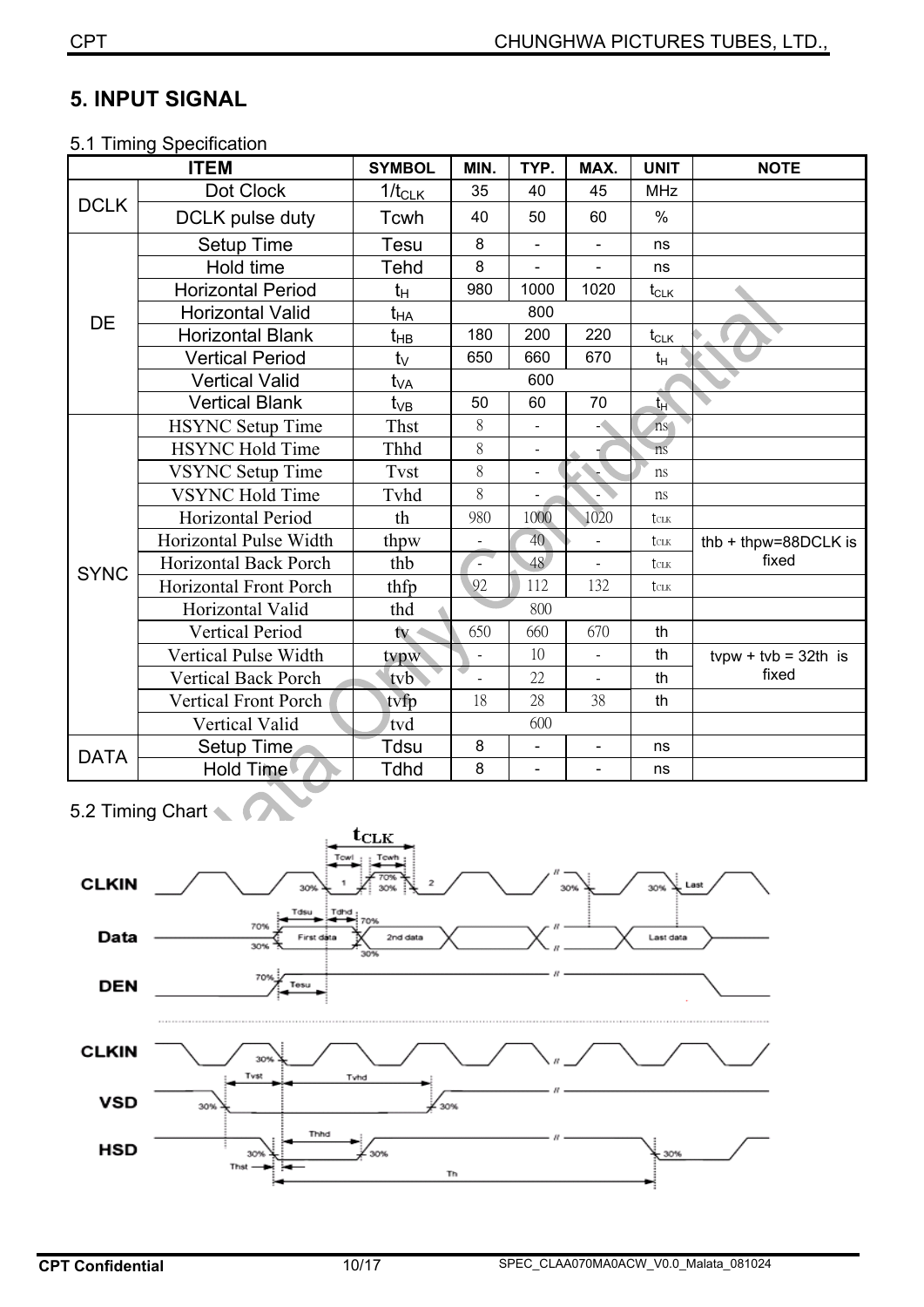### **DE mode**



(1)Horizontal Timing: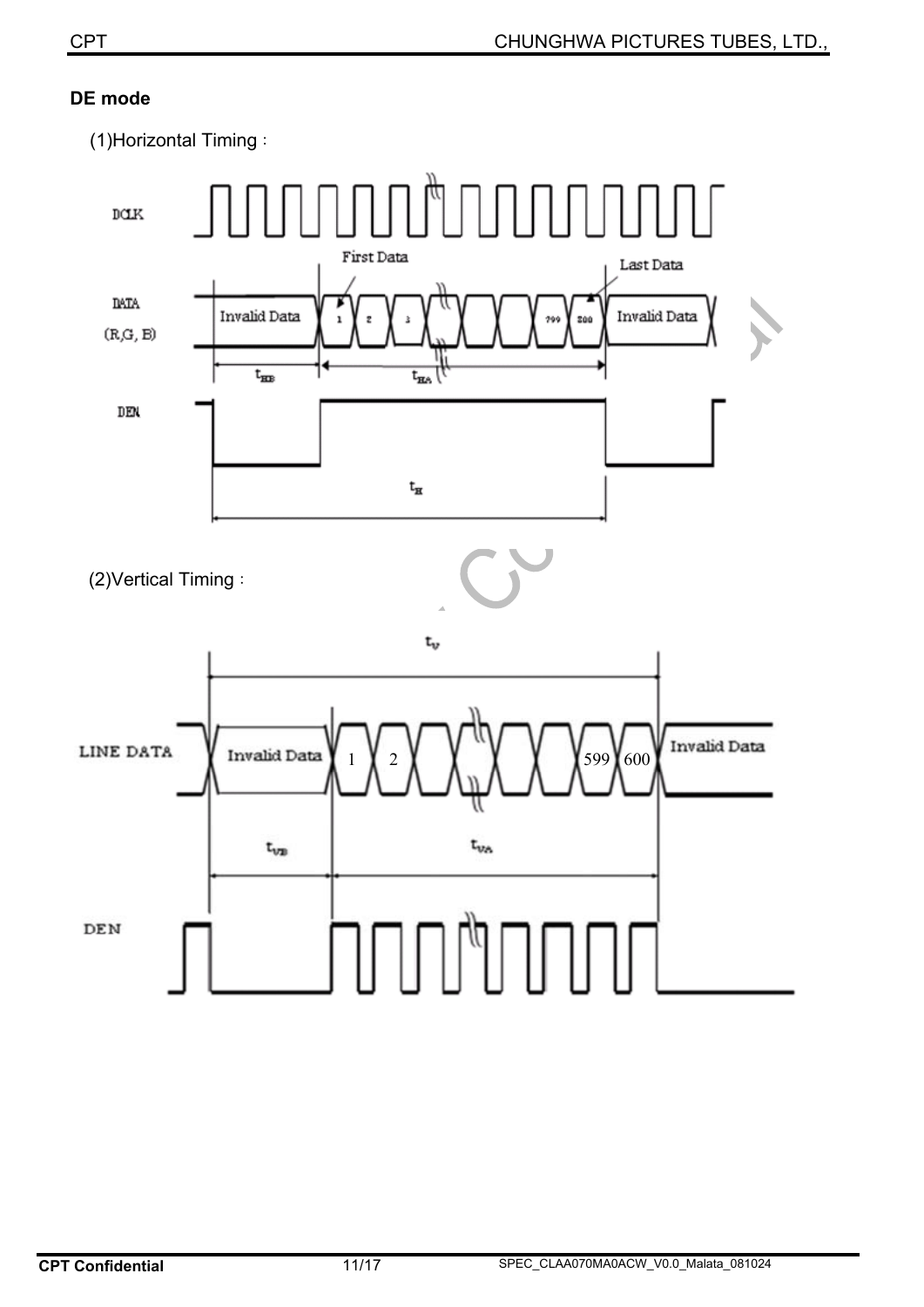#### **SYNC mode**



(1)Horizontal Timing: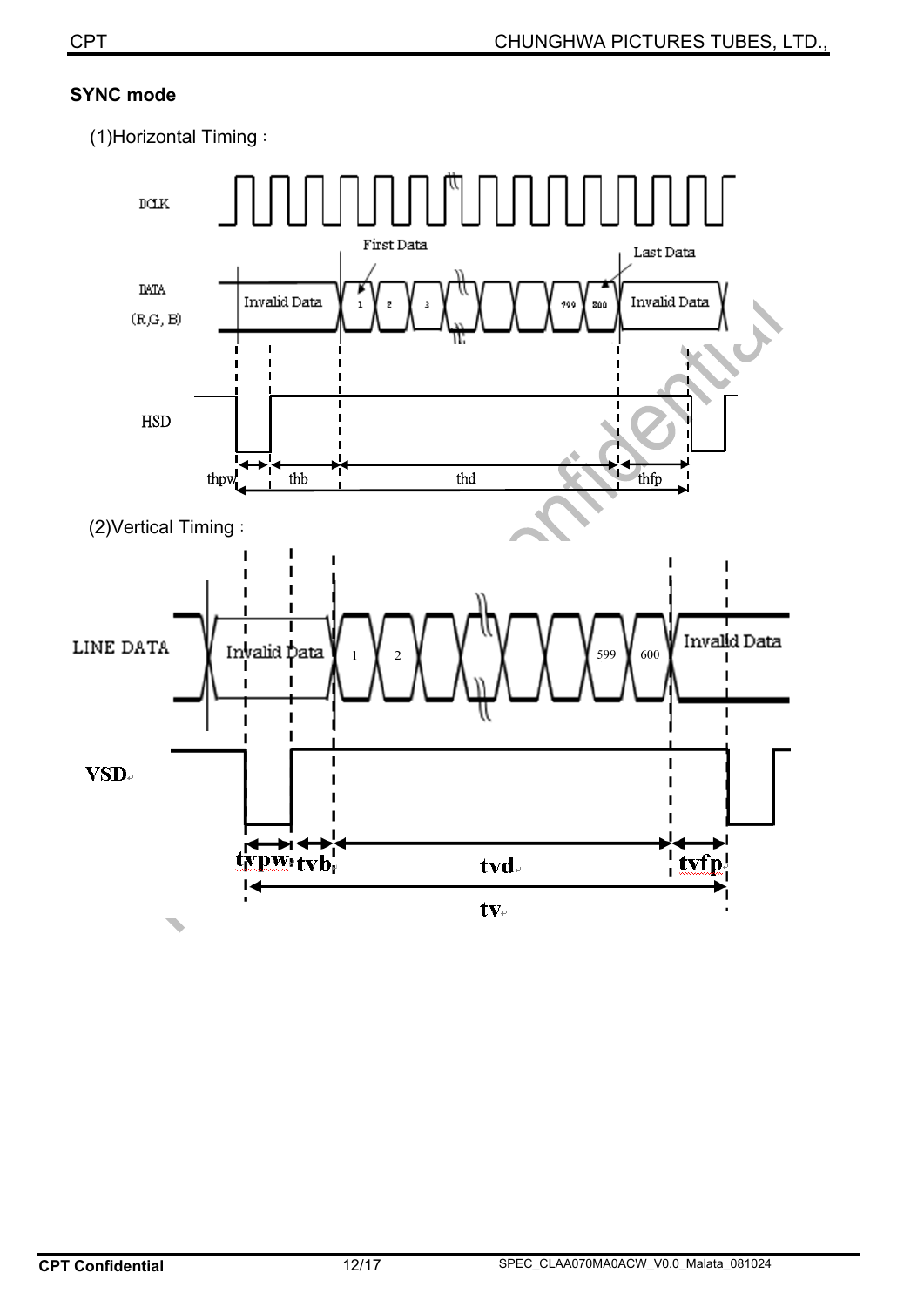## **6. MECHANICAL DIMENSION**

#### 6.1 Front Side

 $[Unit : mm]$ 

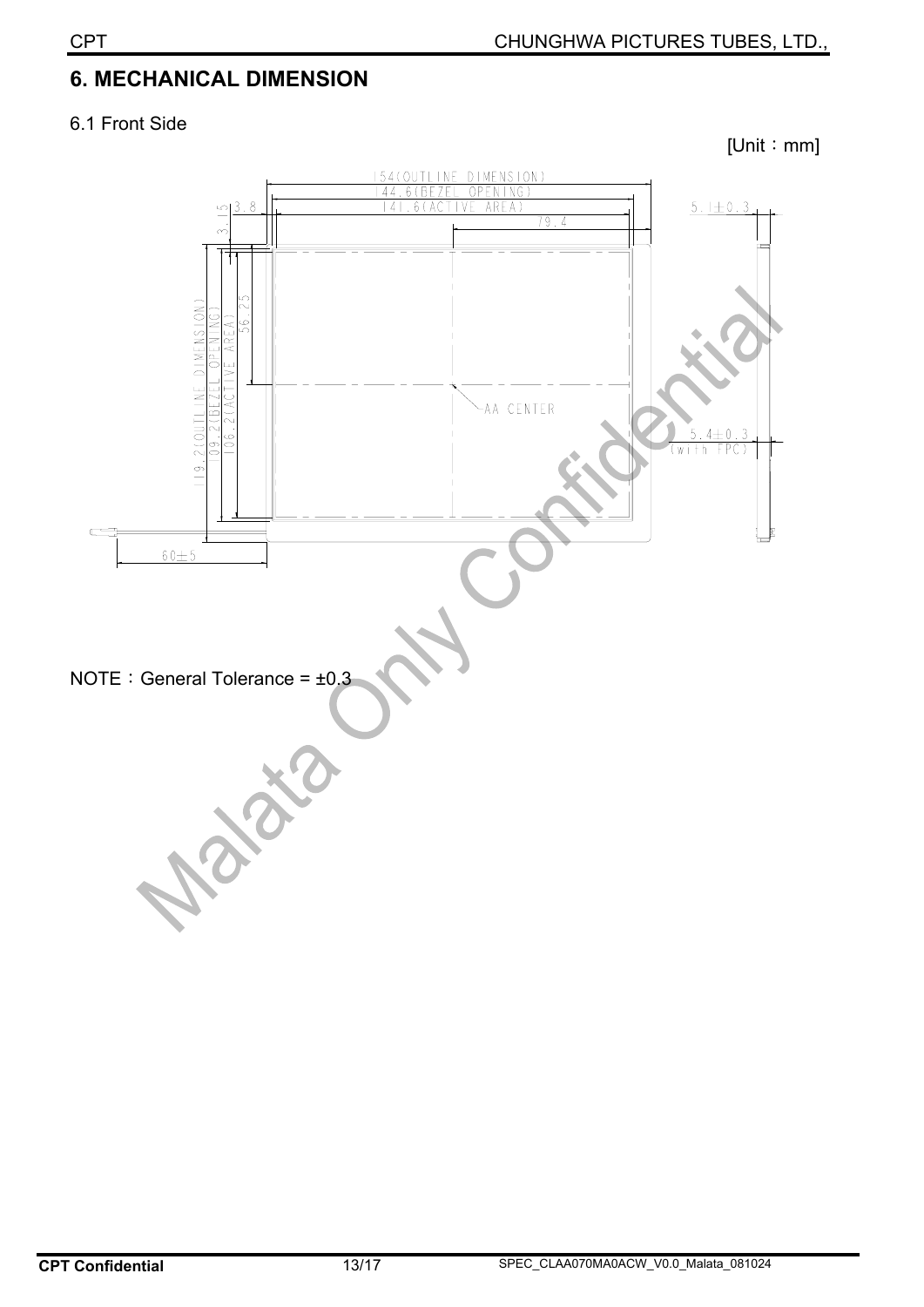#### 6.2 Rear Side

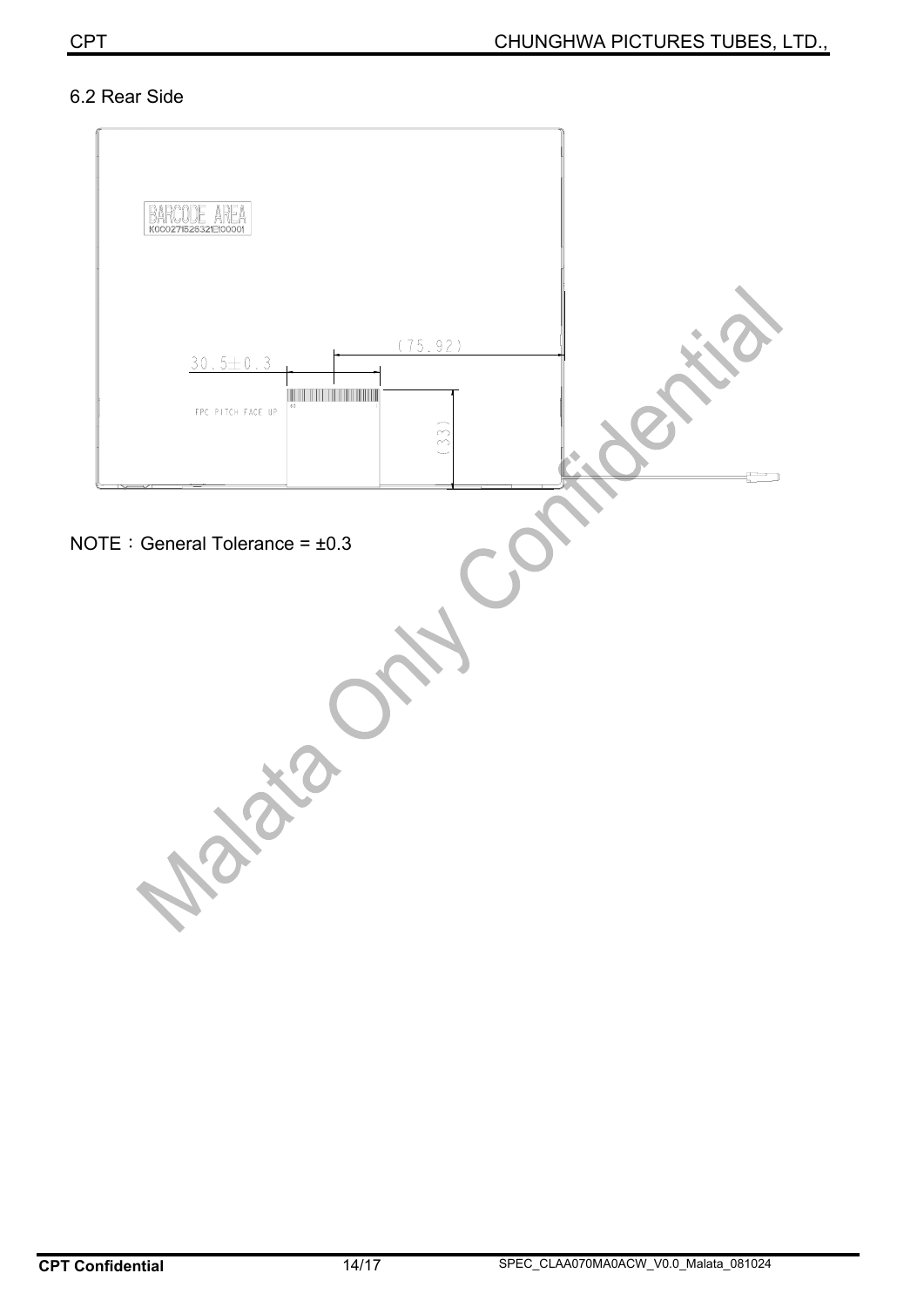| <b>ITEM</b>                 |                                  | <b>SYMBOL</b>       | <b>CONDITION</b> | MIN.           | TYP.           | MAX.                         | <b>UNIT</b>     | <b>NOTE</b> |
|-----------------------------|----------------------------------|---------------------|------------------|----------------|----------------|------------------------------|-----------------|-------------|
| Contrast (CEN)              |                                  | <b>CR</b>           | Point-5          |                | 500            | $\qquad \qquad \blacksquare$ |                 | $*1)*2)*3)$ |
| Luminance (CEN)             |                                  | Lw                  | Point-5          |                | 250            |                              | $\text{cd/m}^2$ | $*1)*3)$    |
| <b>Luminance Uniformity</b> |                                  | $\Delta \mathsf{L}$ |                  | 70             | 80             |                              | $\%$            | *1)*3)      |
|                             | Response Time<br>(White - Black) | $Tr + Tf$           | Point-5          |                | 20             |                              | ms              | $*1)*3*5)$  |
|                             | Horizontal                       |                     | $CR \ge 10$      |                | 140            |                              |                 | $*1)*2)*4)$ |
| View angle                  | Vertical                         |                     | Point-5          |                | 120            |                              |                 | $*1)*2)*4)$ |
|                             | White                            | Wx<br>Wy            |                  | 0.273<br>0.289 | 0.313<br>0.329 | 0.353<br>0.369               |                 |             |
| Color<br>Coordinate         | Red                              | <b>Rx</b><br>Ry     | Point-5          | (TBD)          | (TBD)          | (TBD)                        |                 | $*1)*3)$    |
|                             | Green                            | Gx<br>Gy            |                  | (TBD)          | (TBD)          | (TBD)                        |                 |             |

(TBD) (TBD) (TBD)

## **7. OPTICAL CHARACTERISTICS**

Blue  $\begin{array}{ccc} \text{Bx} \\ \text{By} \end{array}$ 

By

#### [Note] :

These items are measured by BM-5A (TOPCON) in the dark room. (no ambient light). \*1) condition of measurement:  $25 \text{°C} \pm 2 \text{°C}$ ,  $60\pm 10\% \text{RH}$ , dark room below 10 Lux, viewing cone=2°, VCC=3.3V or IL=120mA, after 10 minutes operation of



\*2) Definition of contrast ratio:

Contrast Ratio (CR) = (White) Luminance of  $ON \div$  (Black) Luminance of OFF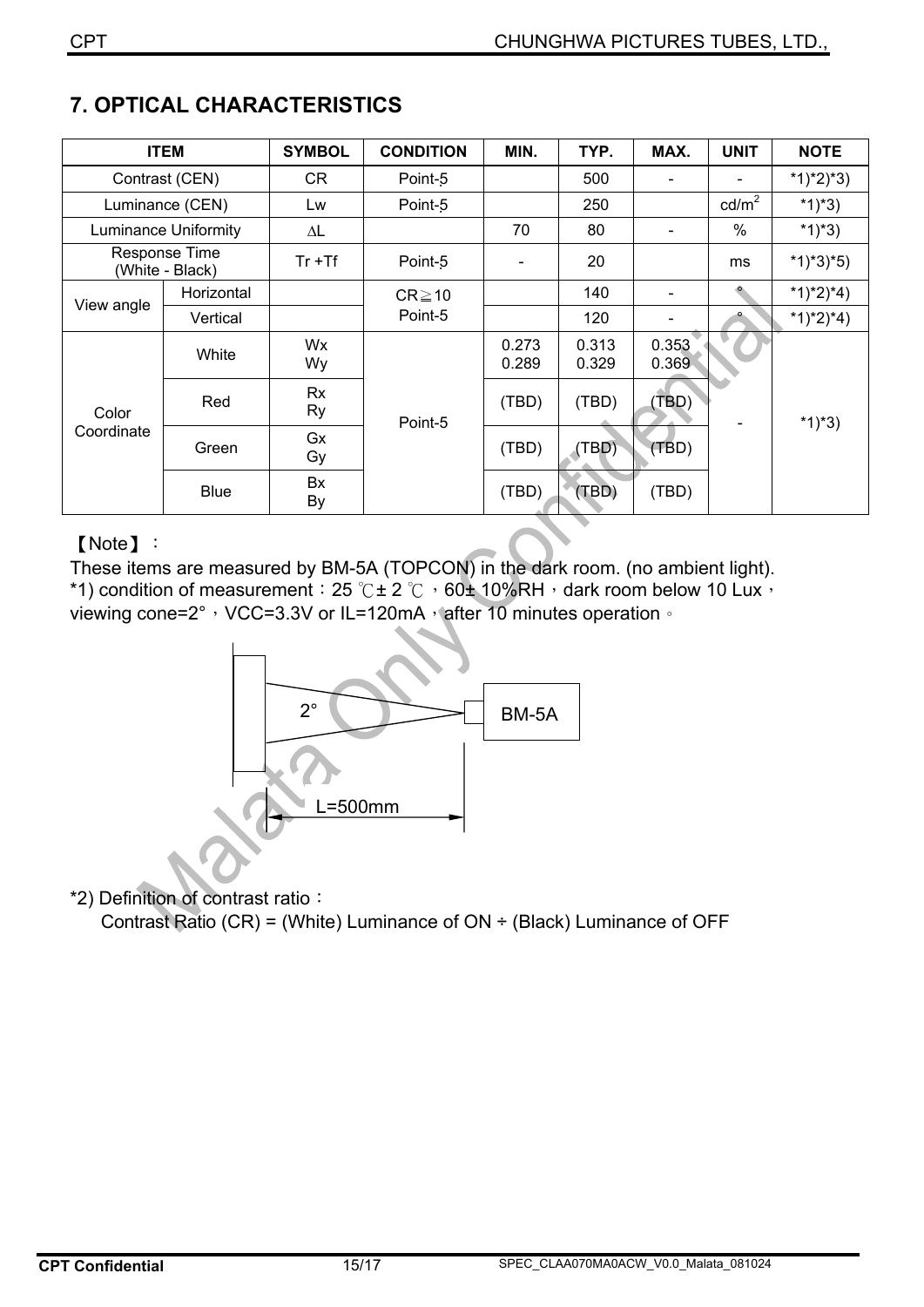- \*3) Definition of Luminance Uniformity:
	- Measure maximum luminance L(MAX) and minimum luminance L(MIN) on the 9 points as Fig.8-1 (#1~#9poin).

Luminance Uniformity is calculated with the following formula :





\*5) Definition of Response Time.

The response time is defined as the time interval between the 10% and 90% amplitudes.Refer to Fig.8-3 as below.



Fig.8-3 Definition of Response Time